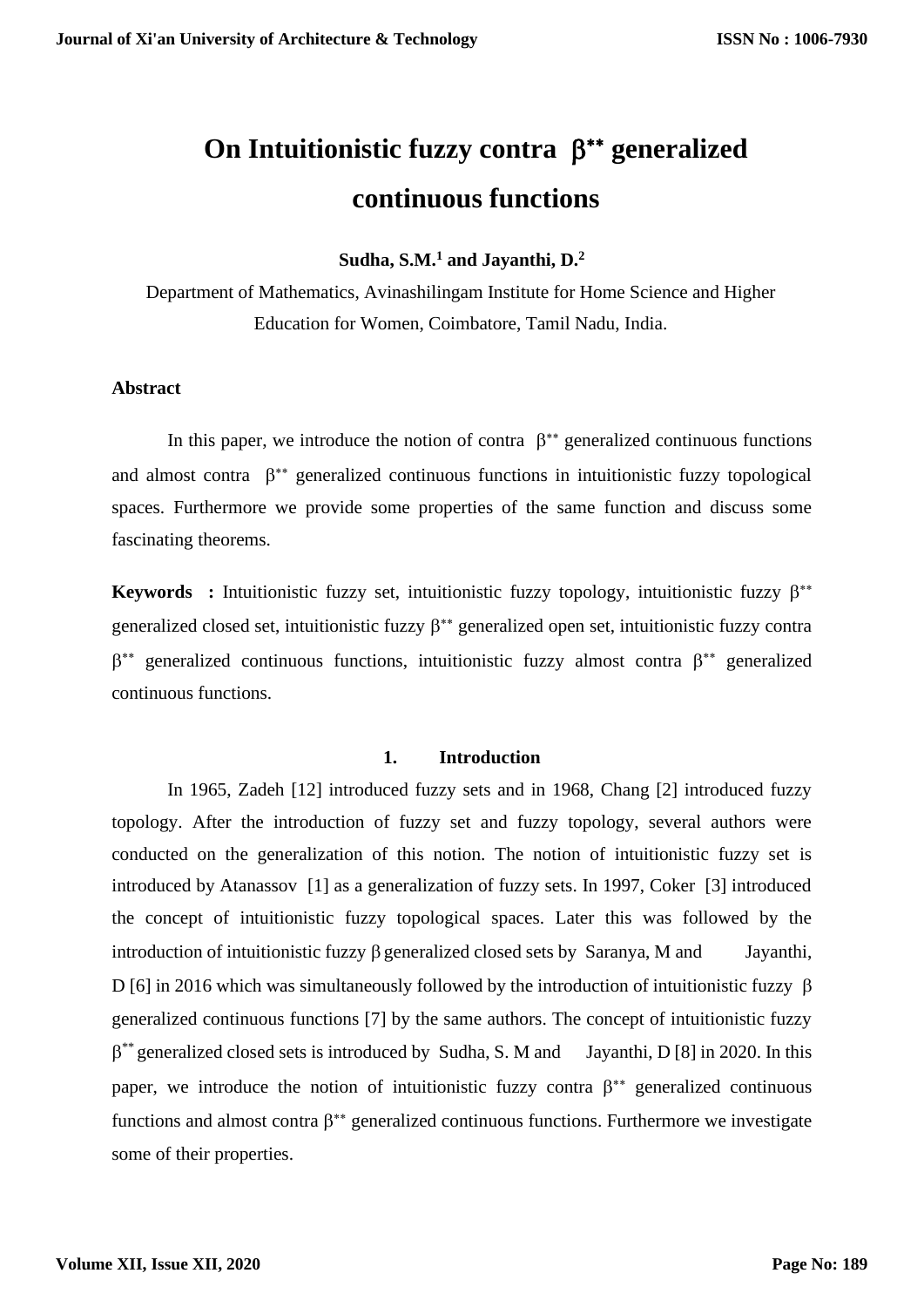#### **2. Preliminaries**

**Definition 2.1:** [1]An *intuitionistic fuzzy set* (IFS) A is an object having the form

$$
A = \{ \langle x, \mu_A(x), \nu_A(x) \rangle : x \in X \}
$$

where the functions  $\mu_A : X \to [0, 1]$  and  $v_A : X \to [0, 1]$  denote the degree of membership (namely  $\mu_A(x)$ ) and the degree of non-membership (namely  $v_A(x)$ ) of each element  $x \in X$  to the set A respectively, and  $0 \le \mu_A(x) + \nu_A(x) \le 1$  for each  $x \in X$ . Denote by IFS(X), the set of all intuitionistic fuzzy sets in X. An intuitionistic fuzzy set A in X is simply denoted by  $A = \langle x, \mu_A, \nu_A \rangle$  instead of denoting  $A = \{ \langle x, \mu_A(x), \nu_A(x) \rangle : x \in X \}.$ 

**Definition 2.2:** [1] Let A and B be two IFSs of the form  $A = \{ \langle x, \mu_A(x), \nu_A(x) \rangle : x \in X \}$  and B  $= \{ \langle x, \mu_B(x), \nu_B(x) \rangle : x \in X \}.$  Then,

- (a)  $A \subset B$  if and only if  $\mu_A(x) \le \mu_B(x)$  and  $\nu_A(x) \ge \nu_B(x)$  for all  $x \in X$ ,
- (b)  $A = B$  if and only if  $A \subseteq B$  and  $A \supset B$ ,
- $(c)$  $A^{c} = \{ \langle x, v_{A}(x), \mu_{A}(x) \rangle : x \in X \},$
- (d)  $A \cup B = \{ \langle x, \mu_A(x) \vee \mu_B(x), \nu_A(x) \wedge \nu_B(x) \rangle : x \in X \},$
- (e)  $A \cap B = \{ \langle x, \mu_A(x) \wedge \mu_B(x), \nu_A(x) \vee \nu_B(x) \rangle : x \in X \}.$

The intuitionistic fuzzy sets  $0 \le x$ ,  $x$ ,  $0$ ,  $1 \le x$  and  $1 \le x$ ,  $1$ ,  $0 \le x$  are respectively the empty set and the whole set of X.

**Definition 2.3:** [3] An *intuitionistic fuzzy topology* (IFT) on X is a family  $\tau$  of IFSs in X satisfying the following axioms :

- (i)  $0, 1, \in \tau$ ,
- (ii)  $G_1 \cap G_2 \in \tau$  for any  $G_1, G_2 \in \tau$
- (iii)  $\cup G_i \in \tau$  for any family  $\{ G_i : i \in J \} \subset \tau$

In this case the pair  $(X,\tau)$  is called the *intuitionistic fuzzy topological space* (IFTS) and any IFS in  $\tau$  is known as an *intuitionistic fuzzy open set* (IFOS) in X. The complement  $A^c$  of an IFOS A in an IFTS  $(X, \tau)$  is called an *intuitionistic fuzzy closed set* (IFCS) in X.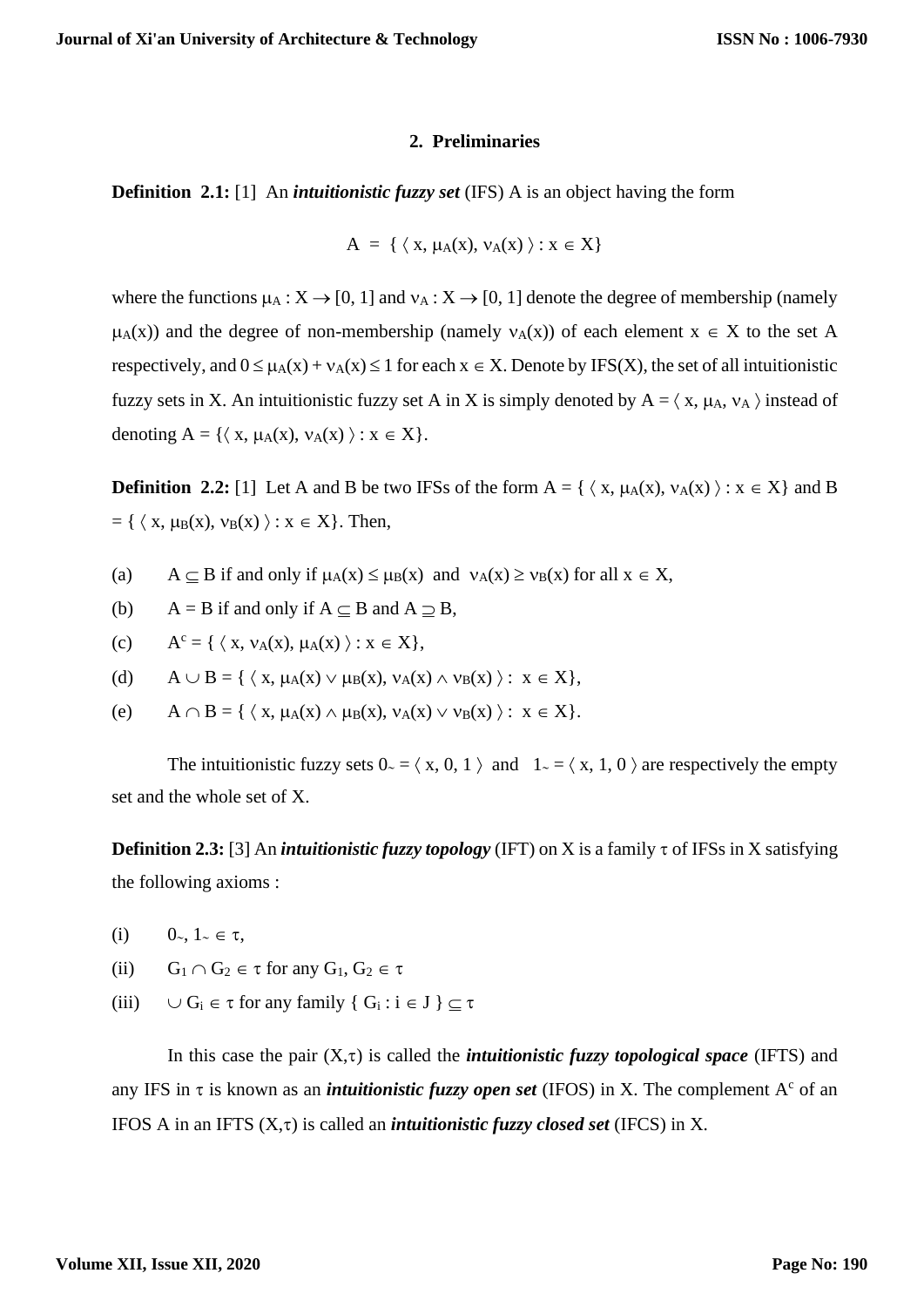**Definition 2.4:** [4] A function  $f : (X, \tau) \rightarrow (Y, \sigma)$  is called an

- 1. *intuitionistic fuzzy contra continuous* if  $f^{-1}(B)$  is an IFCS in X for every IFOS B in Y.
- 2. *intuitionistic fuzzy contra a continuous* if  $f^{-1}(B)$  is an IF $\alpha$ CS in X for every IFOS B in Y.
- 3. *intuitionistic fuzzy contra pre continuous* if  $f^{-1}(B)$  is an IFPCS in X for every IFOS B in Y.

**Definition 2.5:** [8] An IFS A of an IFTS  $(X, \tau)$  is said to be an *intuitionistic fuzzy*  $\beta^{**}$  *generalized closed set* (IF $\beta^*$ <sup>c</sup>GCS) if cl(int(cl(A)))  $\cap$  int(cl(int(A)))  $\subseteq$  U whenever A  $\subseteq$  U and U is an IFOS in  $(X, \tau)$ .

**Definition 2.6:** [8] The complement A<sup>c</sup> of an IF $\beta$ <sup>\*</sup>GCS A in an IFTS  $(X, \tau)$  is called an *intuitionistic fuzzy*  $\beta^{**}$  *generalized open set* (IF $\beta^{**}GOS$ ) in X. The family of all IF $\beta^{**}GOS$ s of an IFTS  $(X, \tau)$  is denoted by IF $\beta^{**}GO(X)$ .

**Definition 2.7:** [11] An IFTS  $(X, \tau)$  is an *intuitionistic fuzzy*  $B^* * pT_{1/2}(\text{IFB}^{**}pT_{1/2})$  *space* if every IFβ\*\*GCS is an IFPCS in X.

**Definition 2.8:** [11] An IFTS  $(X, \tau)$  is an *intuitionistic fuzzy*  $\beta^*$ *\*gT*<sub>1/2</sub> (IF $\beta^*$ <sup>\*</sup>*gT*<sub>1/2</sub>) *space* if every IFβ\*\*GCS is an IFGCS in X.

# **3. Intuitionistic fuzzy contra generalized continuous functions**

In this section we have introduced intuitionistic fuzzy contra  $\beta^{**}$  generalized continuous functions and investigate some of their properties.

**Definition 3.1:** A function  $f : (X, \tau) \to (Y, \sigma)$  is said to be an *intuitionistic fuzzy contra*  $\beta^{**}$ *generalized* (IF contra  $\beta^{**}G$ ) *continuous function* if  $f^{-1}(A)$  is an IF $\beta^{**}GCS$  in X for every IFOS A in Y.

**Example 3.2:** Let  $X = \{a, b\}$ ,  $Y = \{u, v\}$ ,  $G_1 = \langle x, (0.5_a, 0.4_b), (0.5_a, 0.6_b) \rangle$ ,  $G_2$  $= \langle x, (0.8_{a}, 0.6_{b}), (0.2_{a}, 0.4_{b}) \rangle$  and  $G_3 = \langle y, (0.3_{u}, 0.4_{v}), (0.5_{u}, 0.6_{v}) \rangle$ . Then  $\tau = \{0, G_1, G_2, 1, \}$ and  $\sigma = \{0, \ldots, G_3, 1\}$  are IFTs on X and Y respectively. Define a function  $f : (X, \tau) \to (Y, \sigma)$ by  $f(a) = u$  and  $f(b) = v$ . Here the IFS  $G_3 = \langle y, (0.3_u, 0.4_v), (0.5_u, 0.6_v) \rangle$  is an IFOS in Y and  $f^{-1}(G_3) = \langle x, (0.3_a, 0.4_b), (0.5_a, 0.6_b) \rangle$  is an IF $\beta^{**}GCS$  in  $(X, \tau)$ . Therefore f is an IF contra  $\beta^{**}$ G continuous function in  $(X, \tau)$ .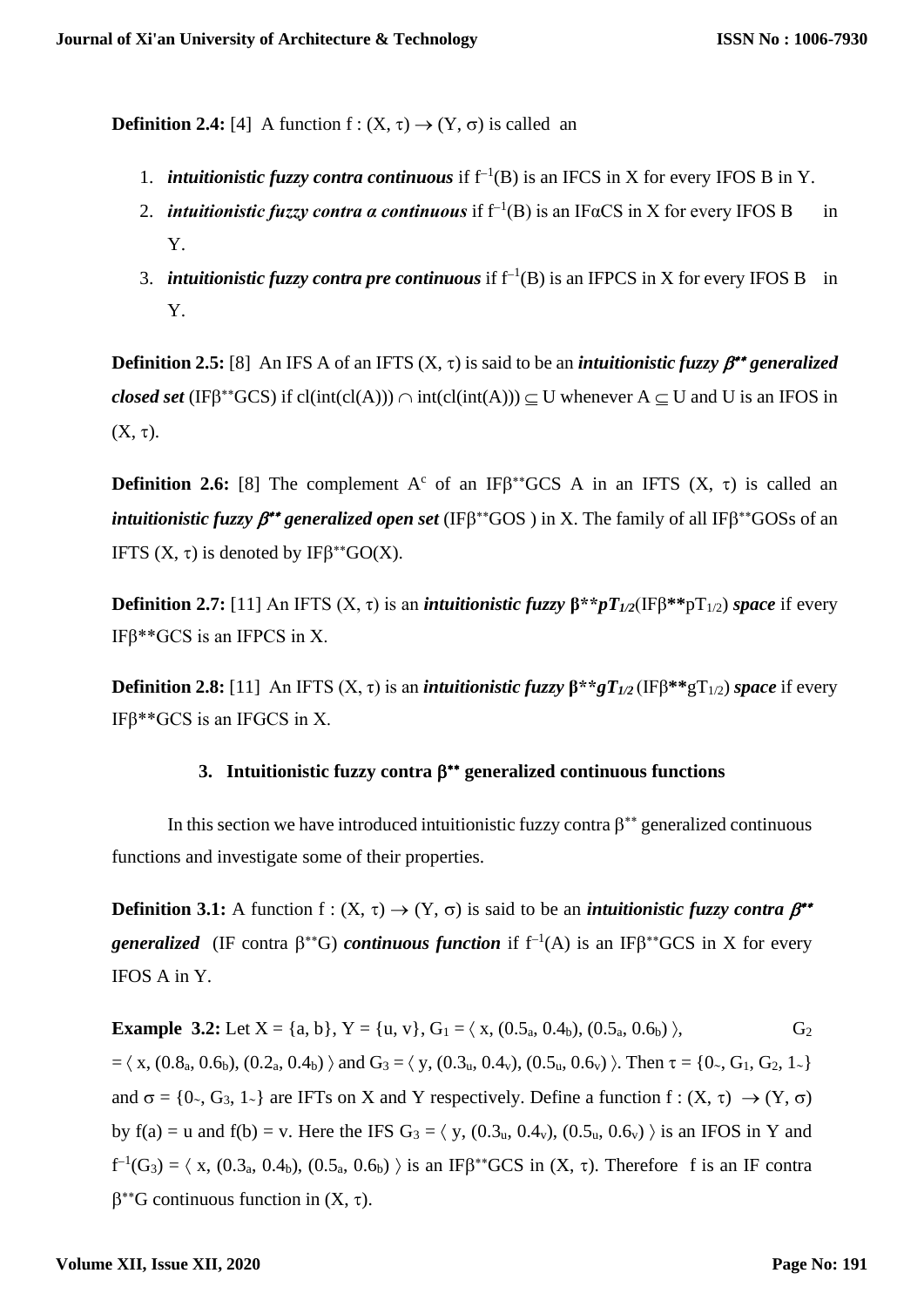**Proposition 3.3:** Every IF contra continuous function is an IF contra  $\beta^*$ <sup>G</sup> continuous function but not conversely in general.

**Proof :** Let  $f : (X, \tau) \to (Y, \sigma)$  be an IF contra continuous function. Let V be an IFOS in Y. Then  $f^{-1}(V)$  is an IFCS in X, by hypothesis. Since every IFCS is an IF $\beta^*GCS$ ,  $f^{-1}(V)$  is an IF $\beta^*$ <sup>GCS</sup> in X. Hence f is an IF contra  $\beta^*$ <sup>G</sup> continuous function.

**Example 3.4:** In example 3.2, f is an IF contra  $\beta^{**}G$  continuous function, but not an IF contra continuous function, since  $G_3 = \langle y, (0.3_u, 0.4_v), (0.5_u, 0.6_v) \rangle$  is an IFOS in Y, but  $f^{-1}(G_3)$  is not an IFCS in X, as  $cl(f^{-1}(G_3)) = G_1^c \neq f^{-1}(G_2)$ .

**Proposition 3.5:** Every IF contra semi continuous function is an IF contra  $\beta^*$ <sup>\*</sup>G continuous function but not conversely in general.

**Proof:** Let  $f: (X, \tau) \to (Y, \sigma)$  be an IF contra semi continuous function. Let V be an IFOS in Y. Then  $f^{-1}(V)$  is an IFSCS in X, by hypothesis. Since every IFSCS is an IF $\beta^*GCS$ ,  $f^{-1}(V)$  is an IF $\beta^*$ <sup>\*</sup>GCS in X. Hence f is an IF contra  $\beta^*$ <sup>\*</sup>G continuous function.

**Example 3.6:** In example 3.2, f is an IF contra  $\beta^{**}$ G continuous function but not an IF contra semi continuous function, since  $G_3 = \langle y, (0.3_u, 0.4_v), (0.5_u, 0.6_v) \rangle$  is an IFOS in Y, but  $f^{-1}(G_3)$ is not an IFSCS in X, as  $int(cl(f^{-1}(G_2))) = G_1 \nsubseteq f^{-1}(G_3)$ .

**Proposition 3.7:** Every IF contra pre continuous function is an IF contra  $\beta^*$ <sup>\*</sup>G continuous function but not conversely in general.

**Proof :** Let  $f : (X, \tau) \to (Y, \sigma)$  be an IF contra pre continuous function. Let V be an IFOS in Y. Then  $f^{-1}(V)$  is an IFPCS in X, by hypothesis. Since every IFPCS is an IF $\beta^*GCS$ ,  $f^{-1}(V)$  is an IF $\beta^*$ <sup>\*</sup>GCS in X. Hence f is an IF contra  $\beta^*$ <sup>\*</sup>G continuous function.

**Example 3.8:** Let  $X = \{a, b\}$  and  $Y = \{u, v\}$ . Let  $\tau = \{0, G_1, G_2, 1\}$  and  $\sigma = \{0, G_3, 1\}$  be IFTs on X and Y respectively, where  $G_1 = \langle x, (0.5_a, 0.6_b), (0.5_a, 0.4_b) \rangle$ ,  $G_2 =$  $\langle x, (0.4_{a}, 0.3_{b}), (0.6_{a}, 0.7_{b}) \rangle$  and  $G_3 = \langle y, (0.6_{u}, 0.6_{v}), (0.4_{u}, 0.4_{v}) \rangle$ . Define a function f: (X,  $\tau$ )  $\rightarrow$  (Y,  $\sigma$ ) by f(a) = u and f(b) = v. Here f is an IF contra  $\beta^{**}G$  continuous function but not an IF contra pre continuous function, since  $G_3 = \langle y, (0.6_u, 0.6_v), (0.4_u, 0.4_v) \rangle$  is an IFOS in Y, but  $f^{-1}(G_3)$  is not an IFPCS in X, as  $cl(int(f^{-1}(G_3))) = G_2^c \nsubseteq f^{-1}(G_2)$ .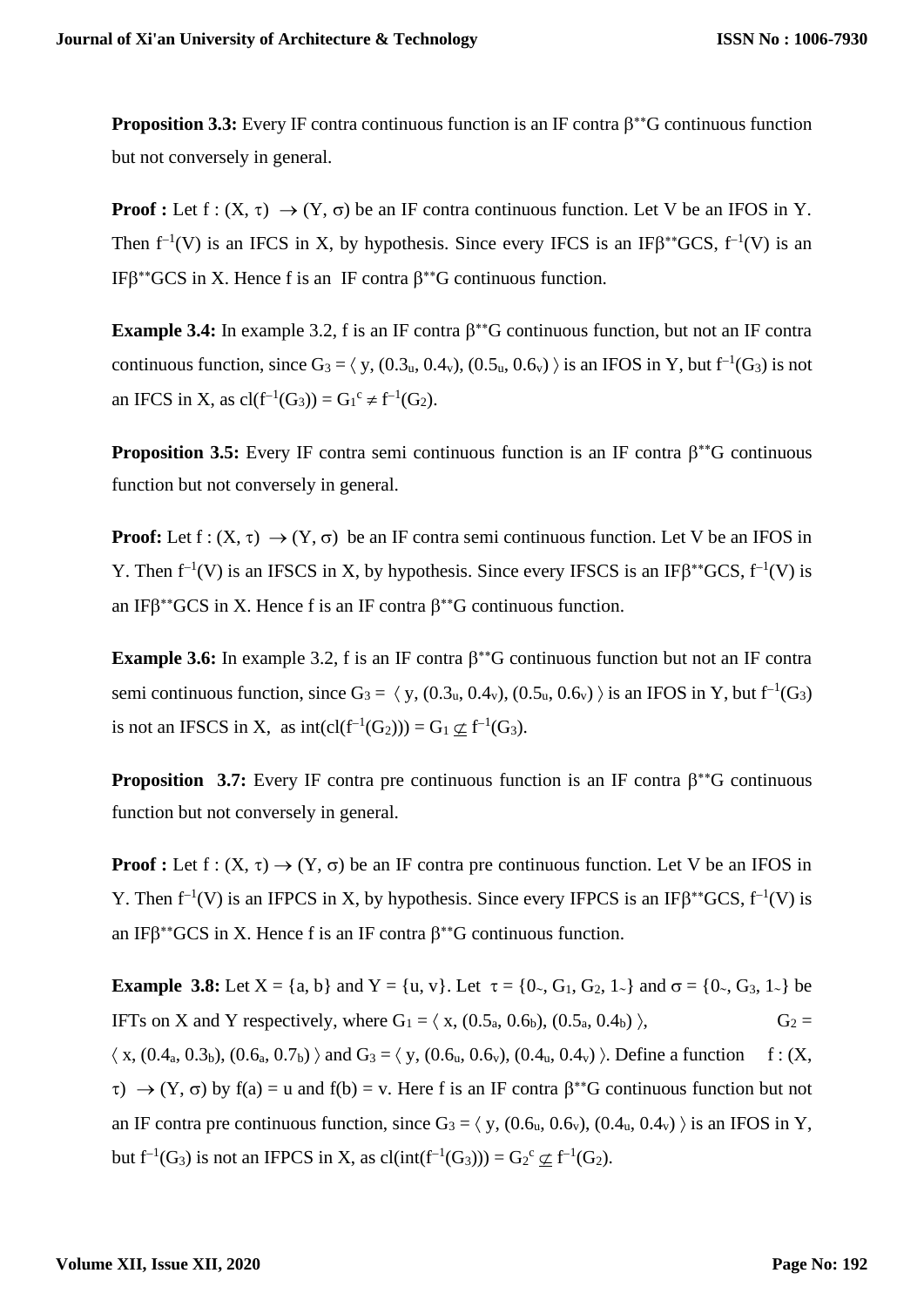**Proposition 3.9:** Every IF contra  $\alpha$  continuous function is an IF contra  $\beta^{**}G$  continuous function but not conversely in general.

**Proof:** Let  $f: (X, \tau) \to (Y, \sigma)$  be an IF contra  $\alpha$  continuous function. Let V be an IFOS in Y. Then  $f^{-1}(V)$  is an IF $\alpha CS$  in X, by hypothesis. Since every IF $\alpha CS$  is an IF $\beta^{**}GCS$ ,  $f^{-1}(V)$  is an IF $\beta^*$ <sup>GCS</sup> in X. Hence f is an IF contra  $\beta^*$ <sup>G</sup> continuous function.

**Example 3.10:** In example 3.2, f is an IF contra  $\beta^{**}$ G continuous function but not an IF contra  $\alpha$  continuous function, since  $G_3 = \langle y, (0.3_u, 0.4_v), (0.5_u, 0.6_v) \rangle$  is an IFOS in Y, but  $f^{-1}(G_3)$  is not an IF $\alpha$ CS in  $(X, \tau)$ , as  $cl(int(cl(f^{-1}(G_3))) = G_1^c \nsubseteq f^{-1}(G_3)$ .

**Proposition 3.11:** Every IF contra  $\beta$  continuous function is an IF contra  $\beta^{*}G$  continuous function but not conversely in general.

**Proof:** Let  $f: (X, \tau) \to (Y, \sigma)$  be an IF contra  $\beta$  continuous function. Let V be an IFOS in Y. Then  $f^{-1}(V)$  is an IFBCS in X, by hypothesis. Since every IFBCS,  $f^{-1}(V)$  is an IFB<sup>\*\*</sup>GCS in X. Hence f is an IF contra  $\beta^*$ G continuous function.

**Example 3.12:** Let  $X = \{a, b\}$ ,  $Y = \{u, v\}$ ,  $G_1 = \langle x, (0.5_a, 0.6_b), (0.5_a, 0.4_b) \rangle$ ,  $G_2$  $= \langle y, (0.6_{u}, 0.7_{v}), (0.4_{u}, 0.3_{v}) \rangle$ . Then  $\tau = \{0, G_1, 1_{\gamma}\}\$  and  $\sigma = \{0, G_2, 1_{\gamma}\}\$  are IFTs on X and Y respectively. Define a function  $f: (X, \tau) \to (Y, \sigma)$  by  $f(a) = u$  and  $f(b) = v$ . Here f is an IF contra  $\beta^*$ <sup>\*</sup>G continuous function but not an IF contra  $\beta$  continuous function, since  $G_2 = \langle$ y,  $(0.6_u, 0.7_v)$ ,  $(0.4_u, 0.3_v)$  is an IFOS in Y, but  $f^{-1}(G_2)$  is not an IFBCS in  $(X, \tau)$ , as int(cl(int(f<sup>-1</sup>(G<sub>2</sub>)))) = 1 ∼  $\underline{\subset}$  f<sup>-1</sup>(G<sub>2</sub>).

**Proposition 3.13:** Every IF contra generalized continuous function is an IF contra  $\beta^*G$ continuous function but not conversely in general.

**Proof:** Let  $f : (X, \tau) \to (Y, \sigma)$  be an IF contra generalized continuous function. Let V be an IFOS in Y. Then  $f^{-1}(V)$  is an IFGCS in X, by hypothesis. Since every IFGCS is an IF $\beta^{**}GCS$ ,  $f^{-1}(V)$  is an IF $\beta^{**}$ GCS in X. Hence f is an IF contra  $\beta^{**}$ G continuous function.

**Example 3.14:** In example 3.2, f is an IF contra  $\beta^{**}$ G continuous function but not an IF contra generalized continuous function, since  $G_3 = \langle y, (0.3_u, 0.4_v), (0.5_u, 0.6_v) \rangle$  is an IFOS in Y, but  $f^{-1}(G_3)$  is not an IFGCS in X, as  $cl(f^{-1}(G_3)) = G_1^c \nsubseteq G_1$ , whereas  $f^{-1}(G_3) \subseteq G_1$ .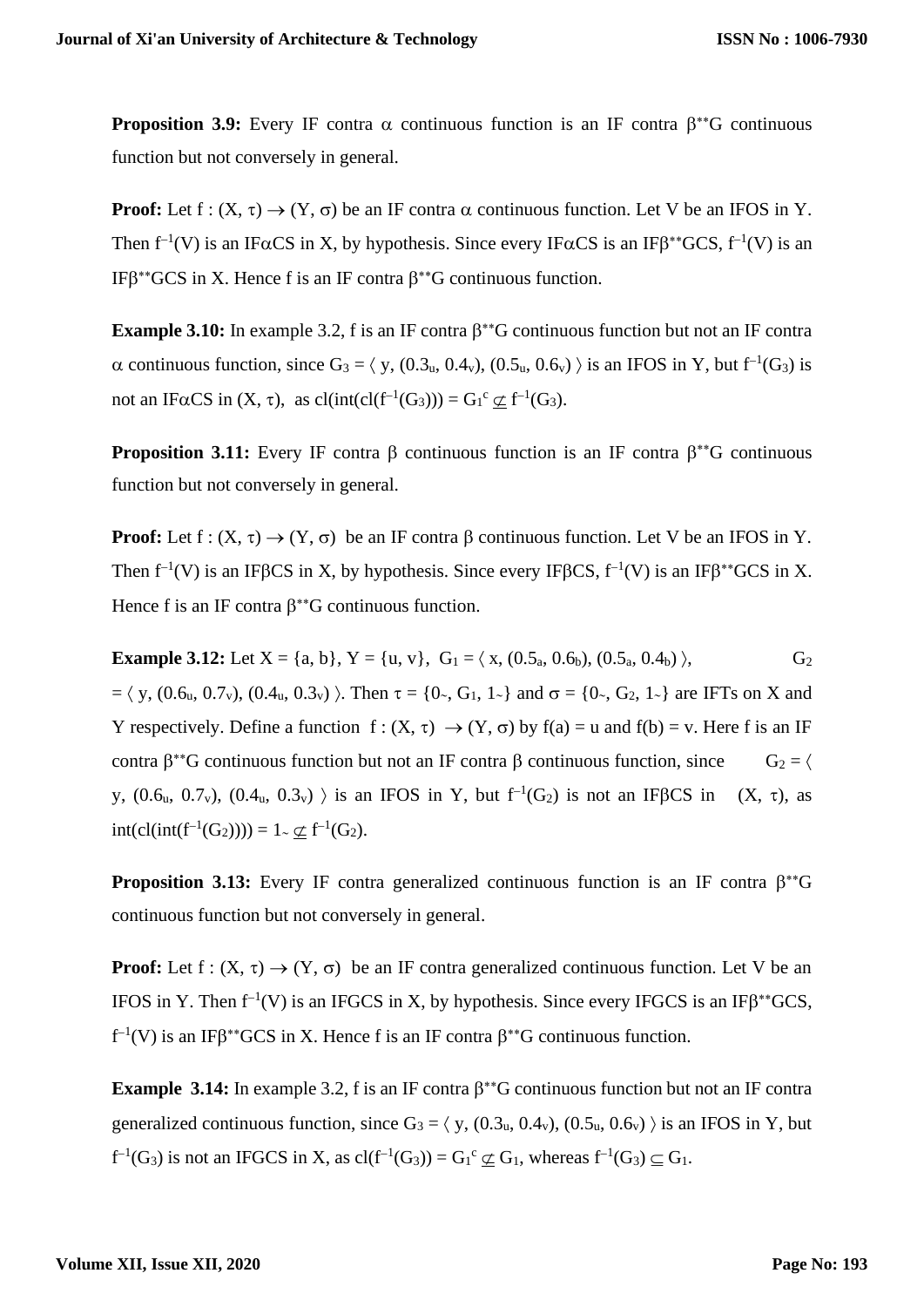The relation between various types of intuitionistic fuzzy contra continuity is given in the following diagram. In this diagram 'cts' means continuous.



The reverse implications are not true ingeneral in the above diagram.

**Proposition 3.15:** A function  $f: (X, \tau) \to (Y, \sigma)$  is an IF contra  $\beta^{**}G$  continuous function if and only if the inverse image of each IFCS in Y is an IF $\beta$ <sup>\*\*</sup>GOS in X.

**Proof :Necessity :** Let A be an IFCS in Y. This implies  $A^c$  is an IFOS in Y. Then  $f^{-1}(A^c)$  is an IFβ<sup>\*\*</sup>GCS in X, by hypothesis. Since  $f^{-1}(A^c) = (f^{-1}(A))^c$ ,  $f^{-1}(A)$  is an IFβ<sup>\*\*</sup>GOS in X.

**Sufficiency:** Let A be an IFOS in Y. Then A<sup>c</sup> is an IFCS in Y. By hypothesis  $f^{-1}(A^c)$  is IFβ<sup>\*\*</sup>GOS in X. Since  $f^{-1}(A^c) = (f^{-1}(A))^c$ ,  $f^{-1}(A)$  is an IFβ<sup>\*\*</sup>GCS in X. Hence f is an IF contra  $\beta^*$ <sup>G</sup> continuous function.

**Proposition 3.16:** Let  $f : (X, \tau) \to (Y, \sigma)$  be a bijective function, suppose that one of the following properties hold :

- $(i)$  $L^{-1}(cl(B)) \subseteq int(\beta cl(f^{-1}(B)))$  for each IFS B in Y.
- (ii) cl( $\beta$ int (f<sup>-1</sup>(B)))  $\subseteq$  f<sup>-1</sup> (int (B)) for each IFS B in Y.
- (iii)  $f(cl(\beta int(A))) \subset int(f(A))$  for each IFS A in X.
- (iv)  $f(cl(A)) \subset int(f(A))$  for each IFBOS A in X. Then f is an IF contra  $\beta^*$ G continuous function.

**Proof :** (i)  $\implies$  (ii) is obvious by taking complement in (i).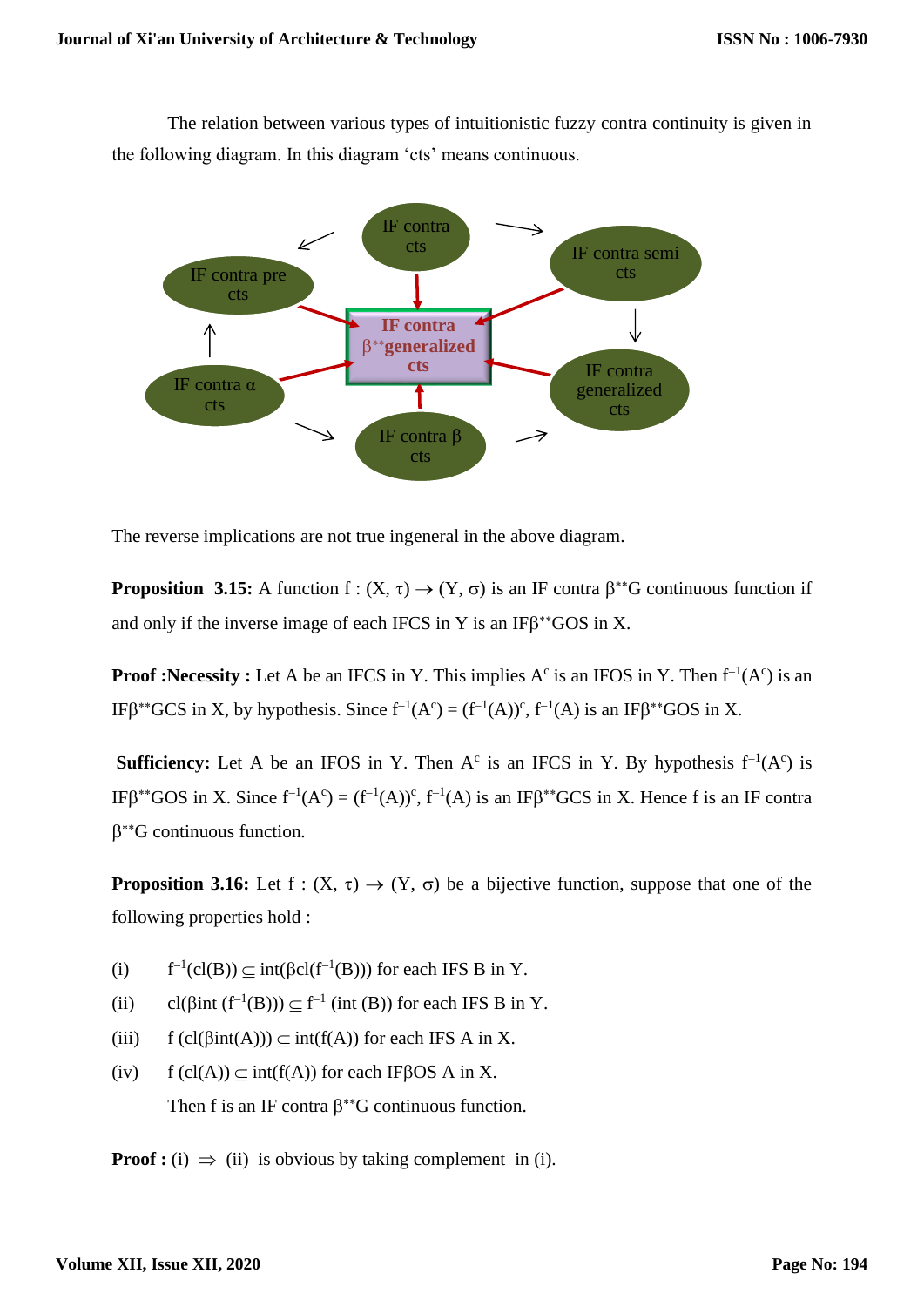(ii)  $\Rightarrow$  (iii) : Let A  $\subseteq$  X, Then B = f(A)  $\subseteq$  Y. This implies A = f<sup>-1</sup>(f(A)) = f<sup>-1</sup>(B) in X. Now cl( $\beta$ int(A)) = cl( $\beta$ int(f<sup>-1</sup>(B)))  $\subseteq$  f<sup>-1</sup>(int(B)) by (ii). Therefore f(cl( $\beta$ int(A)))  $\subseteq$  f(f<sup>-1</sup>(int(B))) =  $int(B) = int(f(A)).$ 

(iii)  $\Rightarrow$ (iv): Let A  $\subseteq$  X be an IFBOS. Then  $\beta$ int(A) = A. By hypothesis, f(cl( $\beta$ int(A)))  $\subseteq$  $int(f(A))$ . Therefore  $f(cl(A)) = f(cl(\beta int(A))) \subset int(f(A))$ .

Suppose (iv) holds. Let A be an IFOS in Y. Then  $f^{-1}(A)$  is an IFS in X and  $\beta$ int( $f^{-1}(A)$ ) is an IFβOS in X. Hence by hypothesis,  $f(cl(\beta int(f^{-1}(A)) \subseteq int(f(\beta int(f^{-1}(A)))) \subseteq int(f(f^{-1}(A)))$  $=$  int(A) = A. Therefore  $cl(\beta int(f^{-1}(A))) = f^{-1}(f(cl(\beta int(f^{-1}(A)))) \subseteq f^{-1}(A)$ . Now  $cl(int(f^{-1}(A)))$  $\subseteq$  cl( $\beta$ int(f<sup>-1</sup>(A)))  $\subseteq$  f<sup>-1</sup>(A). This implies f<sup>-1</sup>(A) is an IFPCS in X and hence an IF $\beta^*$ <sup>\*</sup>GCS in X. Thus f is an IF contra  $\beta^*$ <sup>G</sup> continuous function.

**Proposition 3.17:** Let  $f: (X, \tau) \to (Y, \sigma)$  be a function where X is an IF $\beta^{**}pT_{1/2}$  space. Suppose that one of the following properties hold :

- (i)  $f(\text{fcl}(A)) \subseteq \text{int}(f(A))$  for each IFS A in X,
- (ii)  $\beta \text{cl}(f^{-1}(B)) \subseteq f^{-1}$  (int (B) for each IFS B in Y,
- $(iii)$  $\zeta^{-1}$  (cl(B))  $\subseteq$   $\beta$ int(f<sup>-1</sup>(B)) for each IFS B in Y.

Then f is an IF contra  $\beta^*$ G continuous function.

**Proof** : (i)  $\Rightarrow$  (ii): Let B  $\subseteq$  Y, then f<sup>-1</sup>(B) is an IFS in X. By hypothesis, f( $\beta$ cl(f<sup>-1</sup>(B)))  $\subseteq$  $int(f(f^{-1}(B))) ⊆ int(B)$ . Now βcl(f<sup>-1</sup>(B))  $⊆ f^{-1}(f(\beta cl(f^{-1}(B)))) ⊆ f^{-1}(int(B))$ .

(ii)  $\Rightarrow$  (iii) is obvious by taking complement in (ii).

Suppose (iii) holds. Let A be an IFCS in Y. Then  $cl(A) = A$  and  $f^{-1}(A)$  is an IFS in X. Now  $f^{-1}(A)$ (A) = f<sup>-1</sup>(cl(A))  $\subseteq$   $\beta$ int(f<sup>-1</sup>(A)) = pint(A)  $\subseteq$  f<sup>-1</sup>(A), since X is an IF $\beta$ <sup>\*</sup><sup>\*</sup>pT<sub>1/2</sub> space. This implies  $f^{-1}(A)$  is an IFPOS in X and hence an IF $\beta^*$ <sup>\*</sup>GOS in X. Therefore f is an IF contra  $\beta^*$ <sup>G</sup> continuous function.

**Proposition 3.18:** Let  $f: (X, \tau) \to (Y, \sigma)$  be a bijective function. Then f is an IF contra  $\beta^{**}G$ continuous function if  $cl(f(A)) \subseteq f(\beta int(A))$  for every IFS A in X.

**Proof:** Let A be an IFCS in Y. Then  $cl(A) = A$  and  $f^{-1}(A)$  is an IFS in X. By hypothesis cl(f(f<sup>-1</sup>(A)))  $\subseteq$  f( $\beta$ int(f<sup>-1</sup>(A))). Since f is bijective, f(f<sup>-1</sup>(A)) = A. Therefore A= cl(A) =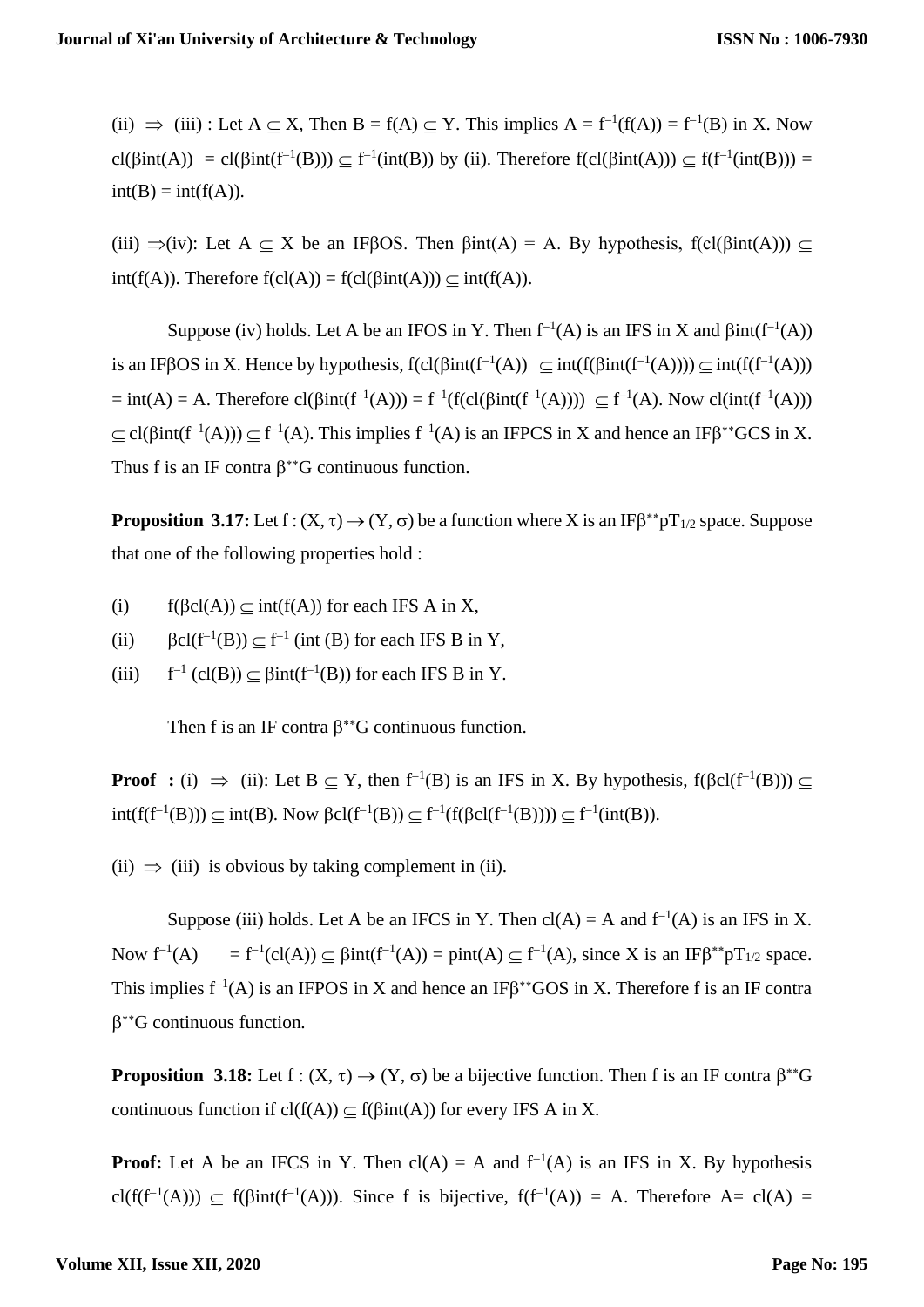cl(f(f<sup>-1</sup>(A)))  $\subseteq$  f( $\beta$ int(f<sup>-1</sup>(A))). Now f<sup>-1</sup>(A)  $\subseteq$  f<sup>-1</sup>(f( $\beta$ int(f<sup>-1</sup>(A)))) =  $\beta$ int (f<sup>-1</sup>(A))  $\subseteq$  f<sup>-1</sup>(A). Hence  $f^{-1}(A)$  is an IFBOS in X and hence an IFB<sup>\*\*</sup>GOS in X. Thus f is an IF contra  $\beta^{**}G$  continuous function.

**Proposition 3.19:** If  $f : (X, \tau) \to (Y, \sigma)$  is an IF contra  $\beta^{**}G$  continuous function and g :  $(Y, \sigma) \rightarrow (Z, \delta)$  is an IF continuous function [5] then g o f :  $(X, \tau) \rightarrow (Z, \delta)$  is an IF contra  $\beta^*$ <sup>G</sup> continuous function.

**Proof:** Let V be an IFOS in Z. Then  $g^{-1}(V)$  is an IFOS in Y, since g is an IF continuous function. Since f is an IF contra  $\beta^{**}G$  continuous function,  $f^{-1}(g^{-1}(V))$  is an IF $\beta^{**}GCS$  in X. Therefore g o f is an IF contra  $\beta^*$ G continuous function.

**Proposition 3.20:** If  $f : (X, \tau) \to (Y, \sigma)$  is an IF contra  $\beta^{**}G$  continuous function and g :  $(Y, \sigma) \rightarrow (Z, \delta)$  is an IF contra continuous function, then g o f :  $(X, \tau) \rightarrow (Z, \delta)$  is an IF $\beta^{**}G$ continuous function [9].

**Proof:** Let V be an IFOS in Z. Then  $g^{-1}(V)$  is an IFCS in Y, since g is an IF contra continuous function. Since f is an IF contra  $\beta^{**}G$  continuous function,  $f^{-1}(g^{-1}(V))$  is an IF $\beta^{**}GOS$  in X. Therefore  $g \circ f$  is an IF $\beta^{**}G$  continuous function.

**Proposition 3.21:** A function  $f : (X, \tau) \to (Y, \sigma)$  is an IF contra  $\beta^{**}G$  continuous function if  $f^{-1}(\beta cl(B)) \subseteq int(f^{-1}(B))$  for every IFS B in Y.

**Proof:** Let  $B \subseteq Y$  be an IFCS. Since every IFCS is an IF $\beta$ CS,  $\beta$ cl(B) = B. Then by hypothesis,  $f^{-1}(B) = f^{-1}(\beta cl(B)) \subseteq int(f^{-1}(B)) \subseteq f^{-1}(B)$ . This implies  $f^{-1}(B) = int(f^{-1}(B))$ . Therefore  $f^{-1}(B)$ is an IFOS in X. Hence f is an IF contra continuous function. Then by Proposition 3.3, f is an IF contra  $\beta^*$ <sup>S</sup> continuous function.

**Proposition 3.22:** If  $f: (X, \tau) \to (Y, \sigma)$  is an IF $\beta^{**}G$  irresolute function and  $g: (Y, \sigma) \to (Z, \sigma)$  $\delta$ ) is an IF contra continuous function, then g o f :  $(X, \tau) \rightarrow (Z, \delta)$  is an IF contra  $\beta^{*}G$ continuous function.

**Proof:** Let V be an IFOS in Z. Then  $g^{-1}(V)$  is an IFCS in Y, since g is an IF contra continuous function. As every IFCS is an IF $\beta^{**}GCS$ ,  $g^{-1}(V)$  is an IF $\beta^{**}GCS$  in Y. Since f is an IF $\beta^{**}G$ irresolute function,  $f^{-1}(g^{-1}(V))$  is an IFβ<sup>\*\*</sup>GCS in X. Therefore g o f is an IF contra β<sup>\*\*</sup>G continuous function.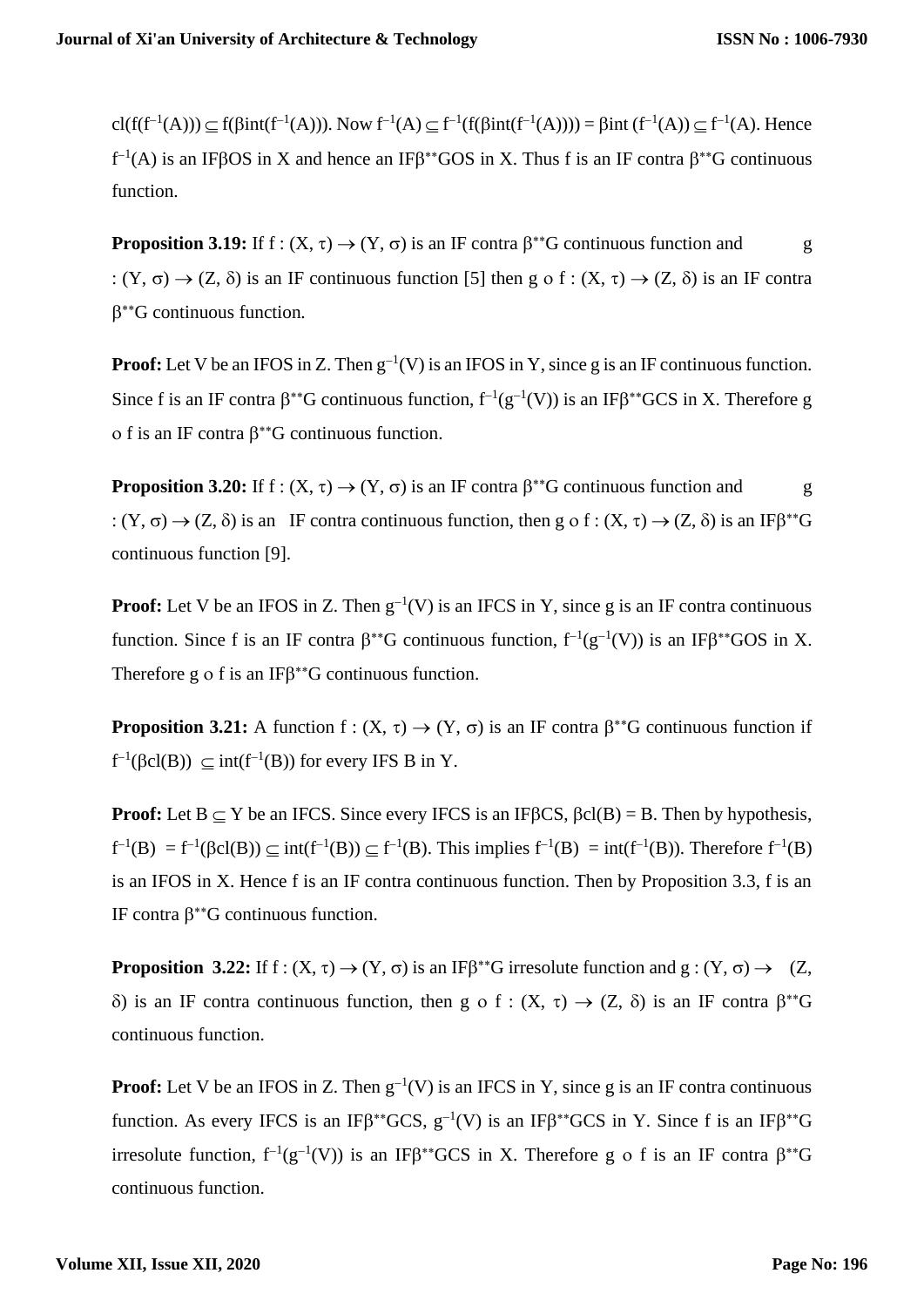# **4. Intuitionistic fuzzy almost contra generalized continuous functions**

In this section we have introduced intuitionistic fuzzy almost contra  $\beta^{**}$  generalized continuous functions and studied some of its properties.

**Definition 4.1:** A function  $f: (X, \tau) \to (Y, \sigma)$  is said to be an *intuitionistic fuzzy almost contra β*<sup>\*\*</sup> generalized (IF almost contra β<sup>\*\*</sup>G) *continuous function* if f<sup>-1</sup>(A) is an IFβ<sup>\*\*</sup>GCS in X for every IFROS A in Y.

**Example 4.2:** Let  $X = \{a, b\}$ ,  $Y = \{u, v\}$ ,  $G_1 = \langle x, (0.5_a, 0.4_b), (0.5_a, 0.6_b) \rangle$ ,  $G_2 = \langle x, (0.8_a, 0.6_b), (0.5_a, 0.6_b) \rangle$ 0.6<sub>b</sub>),  $(0.2_a, 0.4_b)$  and  $G_3 = \langle y, (0.3_u, 0.4_v), (0.5_u, 0.6_v) \rangle$ . Then  $\tau = \{0, G_1, G_2, 1\rangle$  and  $\sigma =$  $\{0, G_3, 1\}$  are IFTs on X and Y respectively. Define a function  $f : (X, \tau) \to (Y, \sigma)$  by  $f(a) =$ u and  $f(b) = v$ . Then f is an IF almost contra  $\beta^{**}G$  continuous function in  $(X, \tau)$ .

**Proposition 4.3:** Every IF contra continuous function is an IF almost contra  $\beta^*$ <sup>\*</sup>G continuous function but not conversely in general.

**Proof :** Let  $A \subset Y$  be an IFROS. Since every IFROS is an IFOS, A is an IFOS in Y. Then  $f^{-1}(A)$  is an IFCS in X, by hypothesis. Hence  $f^{-1}(A)$  is an IF $\beta^*$ <sup>+</sup>GCS in X. Therefore f is an IF almost contra  $\beta^{**}$ G continuous function.

**Example 4.4:** In example 4.2, f is an IF almost contra  $\beta^*$ <sup>\*</sup>G continuous function, but not an IF contra continuous function.

**Proposition 4.5:** Every IF contra semi continuous function is an IF almost contra  $\beta^*G$ continuous function but not conversely in general.

**Proof:** Let  $A \subset Y$  be an IFROS. Since every IFROS is an IFOS, A is an IFOS in Y. Then  $f^{-1}(A)$  is an IFSCS in X, by hypothesis. Hence  $f^{-1}(A)$  is an IF $\beta^{**}$ GCS in X. Therefore f is an IF almost contra  $\beta^{**}$ G continuous function.

**Example 4.6:** In example 4.2, f is an IF almost contra  $\beta^{**}G$  continuous function but not an IF contra semi continuous function.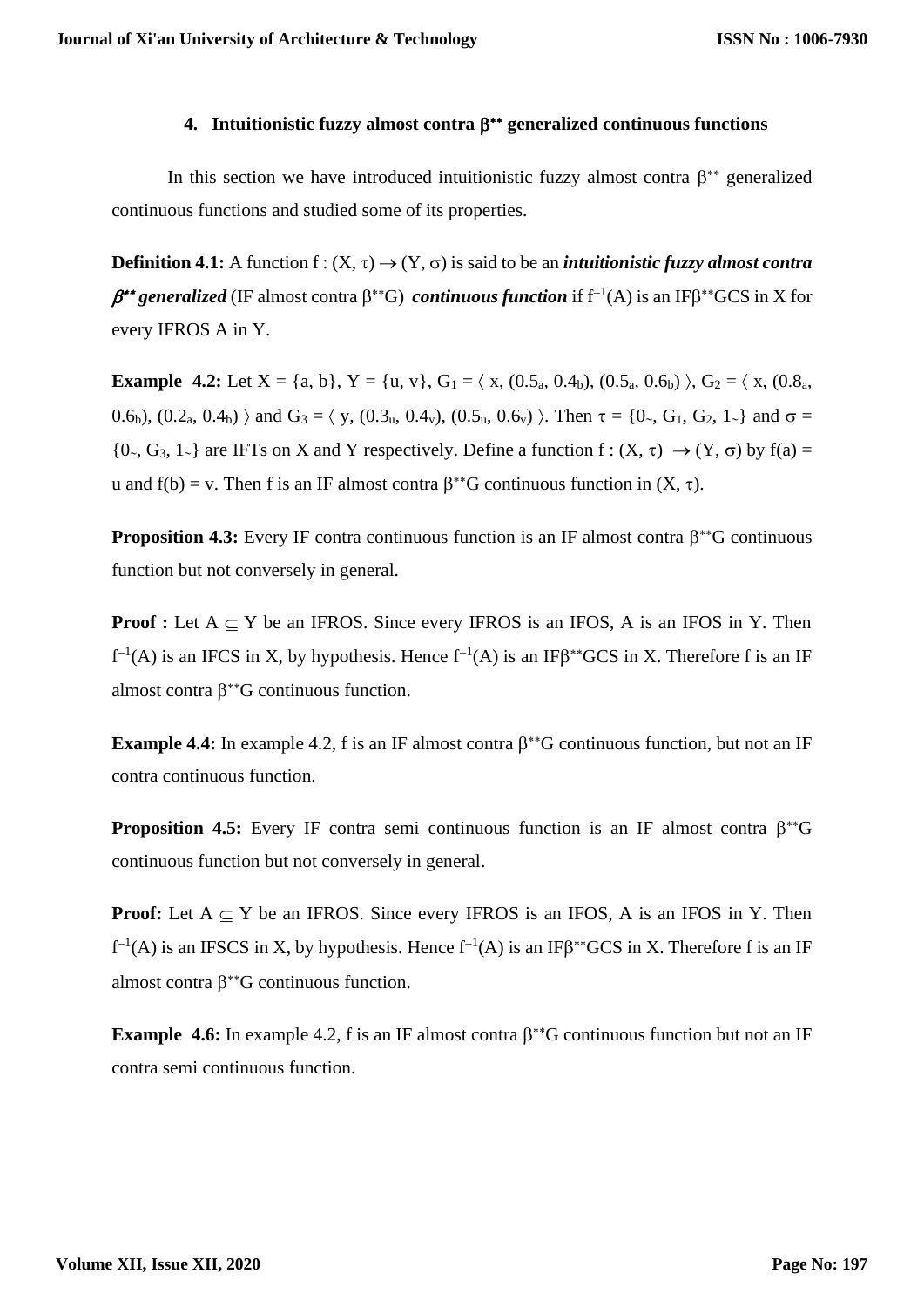**Proposition 4.7:** Every IF contra pre continuous function is an IF almost contra  $\beta^*G$ continuous function but not conversely in general.

**Proof :** Let  $A \subseteq Y$  be an IFROS. Since every IFROS is an IFOS, A is an IFOS in Y. Then  $f^{-1}(A)$  is an IFPCS in X, by hypothesis. Hence  $f^{-1}(A)$  is an IF $\beta^{**}$ GCS in X. Therefore f is an IF almost contra  $\beta^{**}$ G continuous function.

**Example 4.8:** Let  $X = \{a, b\}$  and  $Y = \{u, v\}$ . Let  $\tau = \{0, G_1, G_2, 1\}$  and  $\sigma = \{0, G_3, 1\}$  be IFTs on X and Y respectively, where  $G_1 = \langle x, (0.5_a, 0.6_b), (0.5_a, 0.4_b) \rangle$ ,  $G_2 = \langle x, (0.4_a, 0.3_b),$  $(0.6<sub>a</sub>, 0.7<sub>b</sub>)$  and  $G_3 = \langle y, (0.6<sub>u</sub>, 0.6<sub>v</sub>), (0.4<sub>u</sub>, 0.4<sub>v</sub>) \rangle$ . Define a function  $f : (X, \tau) \rightarrow (Y, \sigma)$  by  $f(a) = u$  and  $f(b) = v$ . Here f is an IF almost contra  $\beta^{**}G$  continuous function but not an IF contra pre continuous function.

**Proposition 4.9:** Every IF contra  $\alpha$  continuous function is an IF almost contra  $\beta^{**}G$  continuous function but not conversely in general.

**Proof:** Let  $A \subseteq Y$  be an IFROS. Since every IFROS is an IFOS, A is an IFOS in Y. Then  $f^{-1}(A)$  is an IF $\alpha$ CS in X, by hypothesis. Hence  $f^{-1}(A)$  is an IF $\beta^{**}$ GCS in X. Therefore f is an IF almost contra  $\beta^{**}$ G continuous function.

**Example 4.10:** In example 4.2, f is an IF almost contra  $\beta^{**}$ G continuous function but not an IF contra  $\alpha$  continuous function.

**Proposition 4.11:** Every IF contra  $\beta$  continuous function is an IF almost contra  $\beta^*G$ continuous function but not conversely in general.

**Proof:** Let  $A \subset Y$  be an IFROS. Since every IFROS is an IFOS, A is an IFOS in Y. Then  $f^{-1}(A)$  is an IFβCS in X, by hypothesis. Hence  $f^{-1}(A)$  is an IFβ<sup>\*\*</sup>GCS in X. Therefore f is an IF almost contra  $\beta^*$ <sup>G</sup> continuous function.

**Example 4.12:** Let  $X = \{a, b\}$ ,  $Y = \{u, v\}$ ,  $G_1 = \langle x, (0.5_a, 0.6_b), (0.5_a, 0.4_b) \rangle$ ,  $G_2$  $=\langle y, (0.6_u, 0.7_v), (0.4_u, 0.3_v) \rangle$ . Then  $\tau = \{0_0, G_1, 1_0\}$  and  $\sigma = \{0_0, G_2, 1_0\}$  are IFTs on X and Y respectively. Define a function  $f: (X, \tau) \to (Y, \sigma)$  by  $f(a) = u$  and  $f(b) = v$ . Here f is an IF almost contra  $\beta^*$ <sup>\*</sup>G continuous function but not an IF contra  $\beta$  continuous function.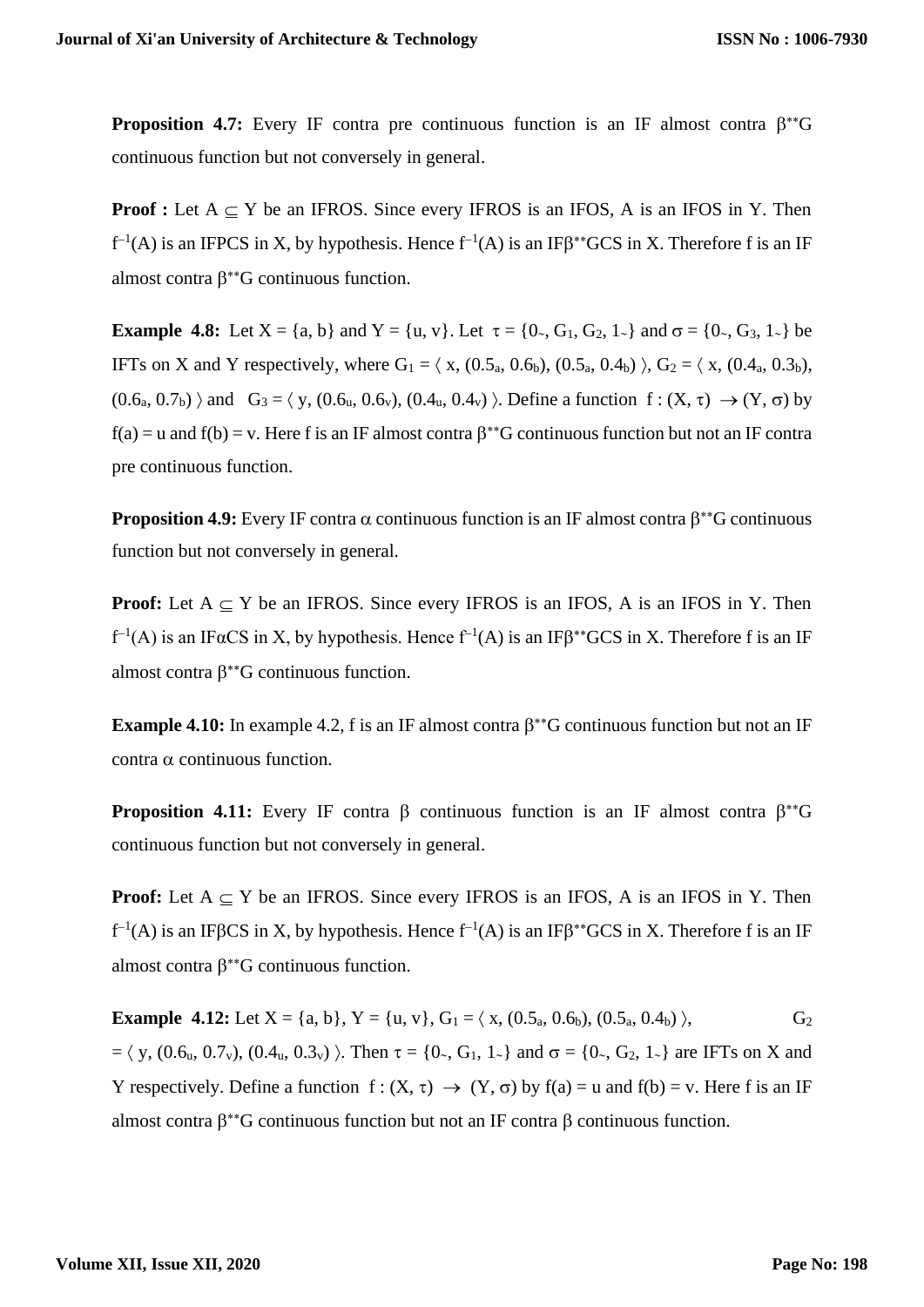**Proposition 4.13:** Every IF contra generalized continuous function is an IF almost contra  $\beta^*G$ continuous function but not conversely in general.

**Proof:** Let  $A \subseteq Y$  be an IFROS. Since every IFROS is an IFOS, A is an IFOS in Y. Then  $f^{-1}(A)$  is an IFGCS in X, by hypothesis. Hence  $f^{-1}(A)$  is an IF $\beta^{**}GCS$  in X. Therefore f is an IF almost contra  $\beta^*$ <sup>G</sup> continuous function.

**Example 4.14:** In example 4.2, f is an IF almost contra  $\beta^{**}$ G continuous function but not an IF contra generalized continuous function.

The relation between various types of intuitionistic fuzzy contra continuity is given in the following diagram. In this diagram 'cts' means continuous.



The reverse implications are not true in general in the above diagram.

**Proposition 4.15 :** If  $f: (X, \tau) \rightarrow (Y, \sigma)$  is a function, then the following are equivalent:

(i) f is an IF almost contra  $\beta^{**}G$  continuous function

 $(ii)$  $L^1(A) \in \text{IF}\beta^{**}GO(X)$  for every  $A \in \text{IFRC}(Y)$ .

**Proof** : (i)  $\implies$  (ii): Let A be an IFRCS in Y. Then A<sup>c</sup> is an IFROS in Y. By hypothesis,

 $f<sup>-1</sup>(A<sup>c</sup>)$  is an IF $\beta^{**}GCS$  in X. Therefore  $f<sup>-1</sup>(A)$  is an IF $\beta^{**}GOS$  in X as  $f<sup>-1</sup>(A<sup>c</sup>) = f<sup>-1</sup>(A)<sup>c</sup>$ .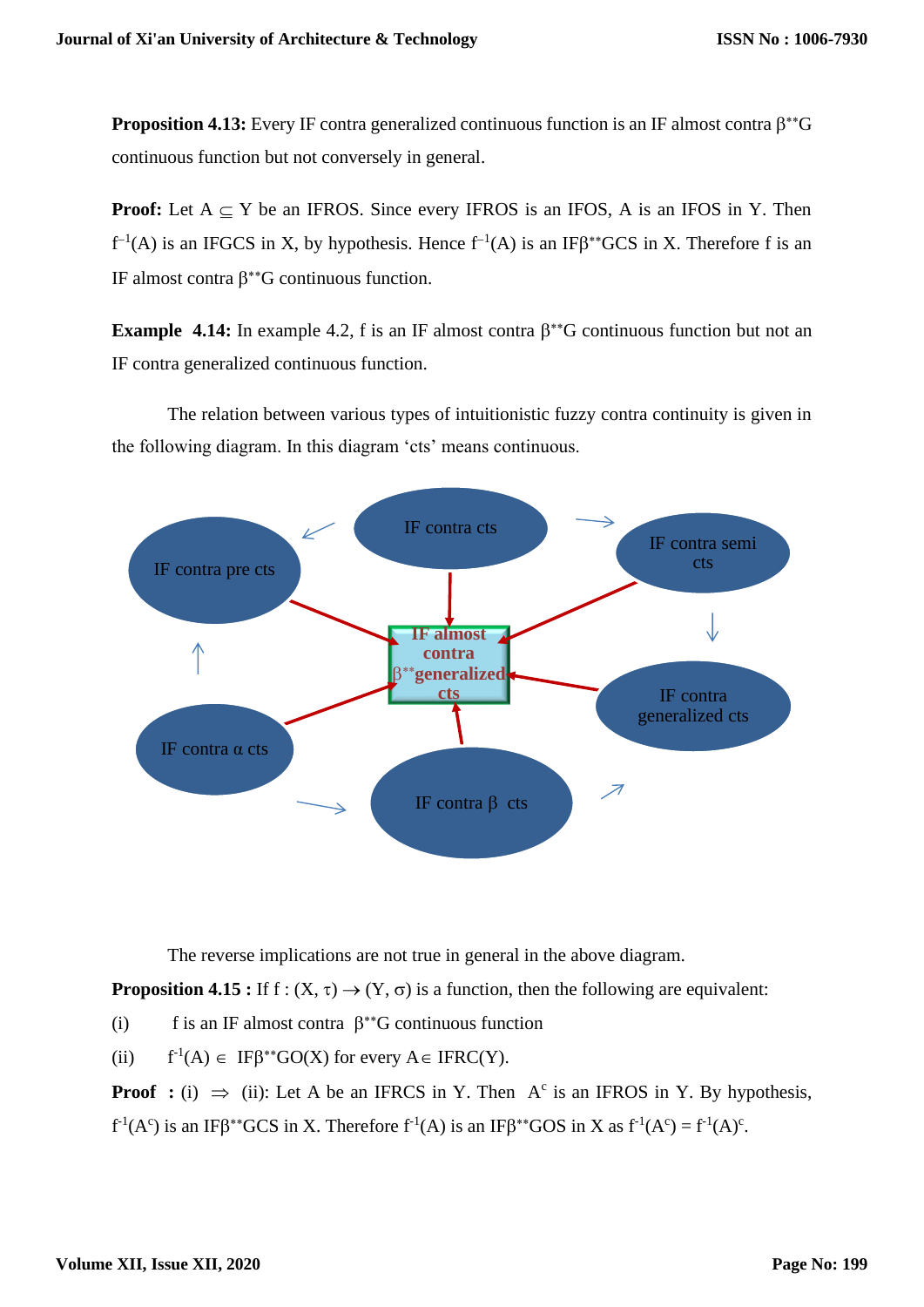(iii)  $\implies$  (i): Let A be an IFROS in Y. Then A<sup>c</sup> is an IFRCS in Y. By hypothesis,  $f^{-1}(A^c)$  is an IF $\beta^*$ <sup>\*</sup>GOS in X. Therefore f<sup>-1</sup>(A) is an IF $\beta^*$ <sup>\*</sup>GCS in X. Hence f is an IF almost contra  $\beta^*$ <sup>\*</sup>G continuous function.

**Proposition 4.16 :** If  $f: (X, \tau) \to (Y, \sigma)$  be an IF $\beta^{**}G$  continuous function and g :  $(Y, \sigma) \rightarrow (Z, \delta)$  is an IF almost continuous function [9], then g o f :  $(X, \tau) \rightarrow (Z, \delta)$  is an IF almost contra  $\beta^*$ <sup>G</sup> continuous function.

**Proof** : Let A be an IFROS in Z. Then  $g^{-1}(A)$  is an IFCS in Y, by hypothesis. Since f is an IF $\beta^*$ G continuous function,  $f^{-1}(g^{-1}(A))$  is an IF $\beta^*$ GCS in X. Hence g o f is an IF almost contra  $\beta^*$ <sup>G</sup> continuous function.

**Proposition 4.17 :** If f :  $(X, \tau) \rightarrow (Y, \sigma)$  is a function, then the following are equivalent:

- (i) f is an IF almost contra  $\beta^*$ <sup>G</sup> continuous function
- $(ii)$  $L^1(A) \in \text{IF}\beta^{**}GO(X)$  for every  $A \in \text{IFRC}(Y)$
- $(iii)$  $\mathrm{C}^1(\mathrm{int}(\mathrm{cl}(G))) \in \mathrm{IF}\beta^{**}\mathrm{GC}(X)$  for every IFOS  $G \subseteq Y$ .

**Proof** : (i)  $\iff$  (ii) is obvious from the Proposition 4.15.

(ii)  $\Rightarrow$  (iii) Let G be any IFOS in Y. Then int(cl(G)) is an IFROS in Y. By hypothesis,  $f<sup>-</sup>$  $\text{I}(\text{int}(cl(G)))$  is an IF $\beta^{**}GCS$  in X. Hence  $f^{\text{I}}(\text{int}(cl(G))) \in \text{IF}\beta^{**}GC(X)$ .

 $(iii) \Rightarrow (i)$  Let A be any IFROS in Y. Then Ais an IFOS in Y. By hypothesis, we have  $f^*$  $\text{I}(\text{int}(cl(A))) \in \text{IF}\beta^{**}\text{GC}(X)$ . That is  $f^{\text{I}}(A) \in \text{IF}\beta^{**}\text{GC}(X)$ , since  $\text{int}(cl(A)) = A$ . Hence f is an IF almost contra  $\beta^{**}G$  continuous function.

**Proposition 4.18 :** Let  $f : (X, \tau) \to (Y, \sigma)$  be a function and let  $f^{-1}(A)$  be an IFRCS in X for every IFROS A in Y. Then f is an IF almost contra  $\beta^{**}G$  continuous function.

**Proof :** Let A be an IFROS in Y. By hypothesis,  $f^{-1}(A)$  is an IFRCS in X. Since every IFRCS is an IF $\beta^*GCS$ ,  $f^{-1}(A)$  is an IF $\beta^*GCS$  in X. Hence f is an IF almost contra  $\beta^*G$  continuous function.